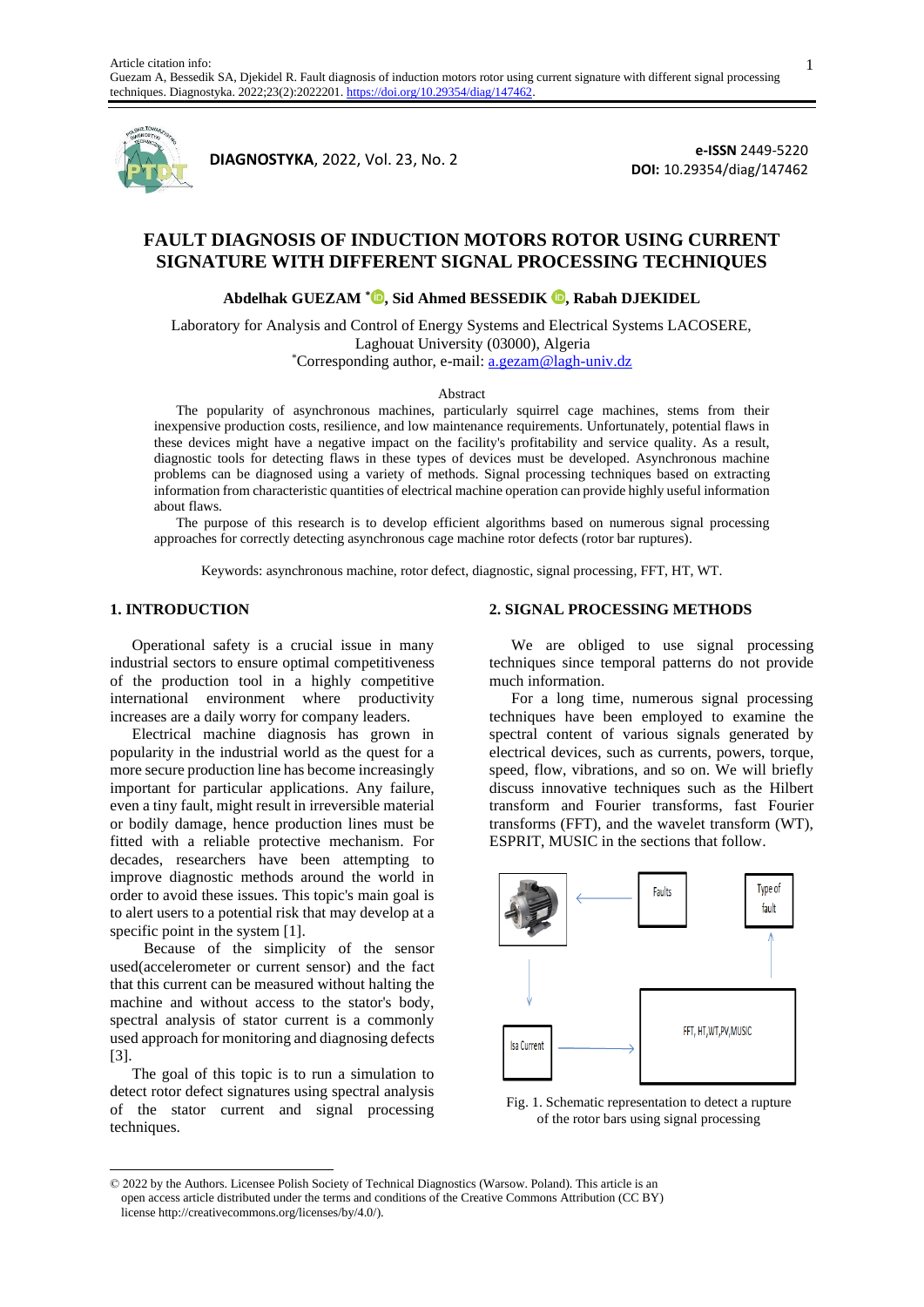### **3. SPECTRAL ANALYSIS**

For many years, spectral analysis has been used to detect defects in electrical machines, primarily breakage in the rotor bars of asynchronous machines, bearing degradation, eccentricities, and winding short circuits. Insofar as many processes result in the appearance of frequencies directly connected to the speed of rotation or multiples of the supply frequency, these cases lend themselves nicely to this technique.

The asynchronous machine's spectral analysis monitoring comprises of doing a Fourier transform of the values affected by the defect and viewing the parasitic frequencies that make up the machine's signature. Electrical or mechanical magnitudes (courant,electromagnetic torque, speed,vibration,) are used. Because it only requires a simple current or vibration sensor, this technology enables for quick and low-cost monitoring [3].

# **3.1. Fast Fourier Transform (FFT)**

In asynchronous machines, the Fast Fourier Transform (FFT) is a popular technique for fault detection. It performs well in high-power or constant-torque tasks, but struggles in operations with varying load torque, rotating speed, or supply voltages. As a result, non-stationary signals necessitate the development of new signal processing algorithms [4].

Consider the signal  $X(t)$  is a continuous time. If X is at finite energy, its Fourier transform at frequency f is as follows:

$$
X(f) = \int_{-\infty}^{+\infty} x(t)e^{-2\pi f} dt
$$
 (1)

Its inverse is given by:



Fig. 2. Time to frequency domain representation

#### **3.2. Wavelet transform**

The wavelet transform is a recent signal processing tool. Its principle is based on the decomposition of a signal in a database of particular functions. From this point of view, it is quite comparable to Fourier analysis. However, wavelets are oscillating functions in the broad sense, quickly damped, unlike the sinusoidal functions of Fourier analysis. In addition, wavelets have the property of being able to be well localized in time or frequency, which mainly differentiates them from classical time-frequency analysis.

The family C (s, u) wavelet coefficients that depend on the two parameters s and u, where s is the scale and u is the position factor to be studied, make up the wavelet transform of a signal f. The parameters (s, u) can be employed continuously (CWT) or discretely (DFT) depending on the needs of the signal analysis (DWT). The continuous wavelet transform, which requires that the values of the parameters (s, u) remain constant, is used to analyse the shape of the signal (approximation), whereas the discrete wavelet transform, which relies heavily on the complementarity of the two filters (high pass and low pass), is used to extract information characterizing the signal's fast transitions [16, 22].

### **3.3. Park vector analysis**

The phenomenon of three-phase asynchronous motors can be described using a two-dimensional model. The calculation of so-called Park currents is one of the most well-known and appropriate methods. The Park currents id (t) and iq (t) may be determined using the following two relationships based on the phase currents is a  $(t)$ , is  $b(t)$ , and isc  $(t)$ :

$$
i_d(t) = \sqrt{\frac{3}{2}} i_{sa}(t) - \frac{1}{\sqrt{6}} i_{sb}(t) - \frac{1}{\sqrt{6}} i_{sc}(t)
$$
 (3)  

$$
i_q(t) = \frac{1}{\sqrt{2}} i_{sb}(t) - \frac{1}{\sqrt{2}} i_{sc}(t)
$$
 (4)

It is an effective method for the diagnosis of Asynchronous Machine faults.

# **3.4. Hilbert transform**

The Hilbert transform is a diagnostic method based on the calculation of the analytical signal phase obtained by a Hilbert transform of the spectral amplitude of the current absorbed by the induction machine. In other words, instead of working directly on stator current (time signal), we propose to work with the modulus of its Fourier transform, the Hilbert transform of a signal returns a representation of this signal in the same domain. Thus, if we apply the Hilbert transform of the modulus of the Fourier transform of the stator current, then the resulting signal will be expressed in the frequency domain[12].

In other words, rather than working directly on the stator current (time signal), we suggest working with the modulus of its Fourier transform. As previously mentioned, the Hilbert transform of a signal returns a representation of that signal in the same domain [4].

### **4. HIGH RESOLUTION METHODS**

#### **4.1. Multiple Signal Classification (MUSIC)**

The noise at the least eigenvalue of the noise variance is associated with the multiple signal classification method (MUSIC), which allows for low signal-to-noise frequency component estimation and frequency estimation is based on the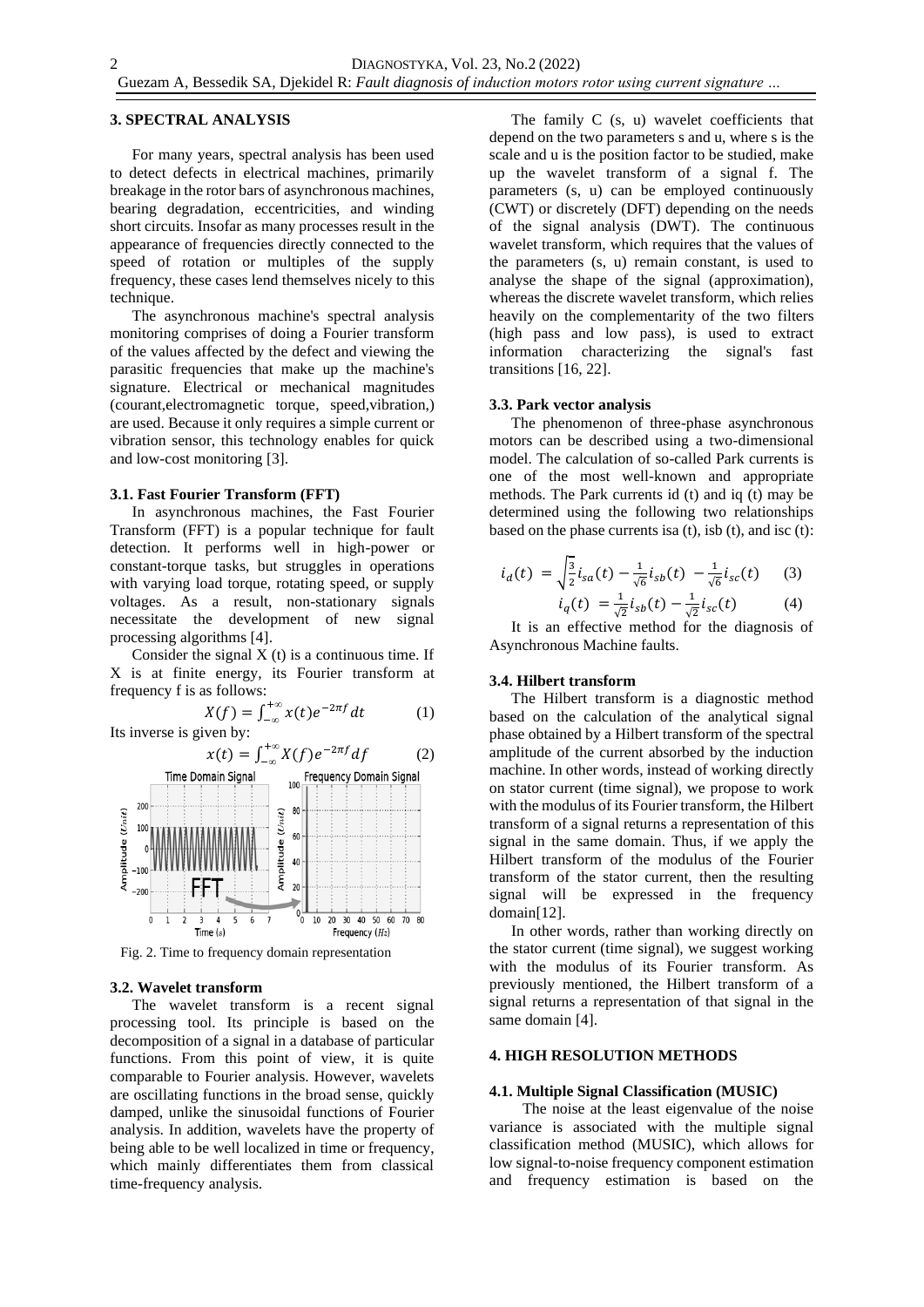orthogonality of the signal vectors to the noise eigenvectors [13].

# **4.2. Estimation of Signal Parameters by Rotational Invariance Techniques (ESPRIT)**

There is a description of a method for estimating signal parameters in general. Instead of using a typical least squares criterion, the algorithm uses a total least squares criterion. ESPRIT can be applied to a wide range of applications, including the precise detection and estimation of sinusoids in noise, despite being described in the context of calculating direction of arrival. It exploits an underlying rotational invariance among signal subspaces induced by an array of sensors with a translational invariance structure. The technique, when applicable, manifests significant performance and computational advantages over previous algorithms such as MUSIC [14].

# **5. ASYNCHRONOUS MACHINE ROTOR FAULT MODEL**

The ability to simulate errors is the primary motivation for developing a model in the context of diagnostics. [20] Baghli et al. offer a multi-mesh modeling of the rotor of an asynchronous squirrel cage machine that takes into account the electrical properties of the bars and ring. The disadvantage of these models, aside from their complexity, is that they necessitate a thorough understanding of the machine's electrical properties. Because of the large number of factors that govern these models when using a parametric approach, they are ineffective.

However, in our scenario, it is vital to try to construct a rotor defect model that describes the imbalance with the fewest possible parameters. These parameters must be a representation of the machine's issue, allowing it to be quantified and located.

 Figure 3 illustrates the conventional modelling of the rotor by elementary dipoles with a broken bar [16, 18, 19, 21].



Fig. 3. Model by elementary dipoles of the faulty rotor

# **5.1. Modelling of the induction motor in the presence of broken rotor bars**

Baghli, [9] Saddam et al [22], Khodja[27] and Ameid et al[27]presented a special model, namely, a "reduced model" of three-phase which allows the simulation of the induction machine in healthy or faulty state.

(BRB) Broken Rotor Barsfault the rotor cage is made up of Nr bars, which are a series of interconnected meshes produced by two adjacent bars and two end rings segment segments that connect them. Figure 1 depicts the rotor cage, with Ir denoting the rotor-loop current, Ib denoting the rotor-bar current for  $i=1, 2, 3,...$  and Nr and Ie denoting the end ring currents.

In Park's axis (dq), the rotor defective model is defined as: .

$$
\begin{cases}\n\dot{X}(t) = A(t)\dot{X}(t) + Bu(t) \\
Y(t) = CX(t) + Du(t)\n\end{cases}
$$

Where

 $(1)$ 

$$
X = \begin{bmatrix} i_{ds} i_{qr} \varphi_{ds} \varphi_{dr} \end{bmatrix}^t, u = \begin{bmatrix} U_{ds} U_{dr} \end{bmatrix}^t \text{ et } Y
$$

$$
= \begin{bmatrix} i_{ds} i_{qr} \end{bmatrix}^t
$$

$$
= \begin{bmatrix} -\left( [R_s] + [R_{eq}] \right) L_f^{-1} + \omega P \left( \frac{\pi}{2} \right) & \left( ([R_{eq}] L_m^{-1}) - \omega P \left( \frac{\pi}{2} \right) L_f^{-1} \right) \\ \left[ R_{eq} \right] - \left[ R_{eq} \right] L_m^{-1} & \left( \frac{\pi}{2} \right) L_m^{-1} \end{bmatrix}
$$
\n
$$
[R_{eq}] = [R_r] \begin{bmatrix} 1 - \omega & \omega & \omega \\ 1 - \omega & \omega & \omega \\ 0 & 1 - \omega & 0 \\ 0 & 0 & 0 \end{bmatrix}
$$
\n
$$
B = \begin{bmatrix} \frac{1}{L_f} & 0 & 0 \\ 0 & \frac{1}{L_f} & 0 \\ 0 & 0 & 0 \\ 0 & 0 & 0 \end{bmatrix}
$$
\n
$$
P(\theta) = \begin{bmatrix} \cos(\theta) & \cos(\theta + \pi/2) \\ \sin(\theta) & \sin(\theta + \pi/2) \end{bmatrix}
$$

# **6. SIMULATION RESULTS OF BROKEN ROTOR BAR FAULT**

The simulation was run with the parameters of a three-phase SCIM type LS9O, LER0Y S0MER, with the number of pole pairs  $p = 2$ , the supply frequency  $fs = 50$  Hz, the nominal speed  $n = 1425$  [rpm], the rated power of 1.1kW, and the supply voltage of 220/380V. Table I lists all of the machine's electrical and mechanical specifications. The simulation results were produced using MATLAB/Simulink and the fourth-order Runge-Kutta method, with a time step of 1e-4s: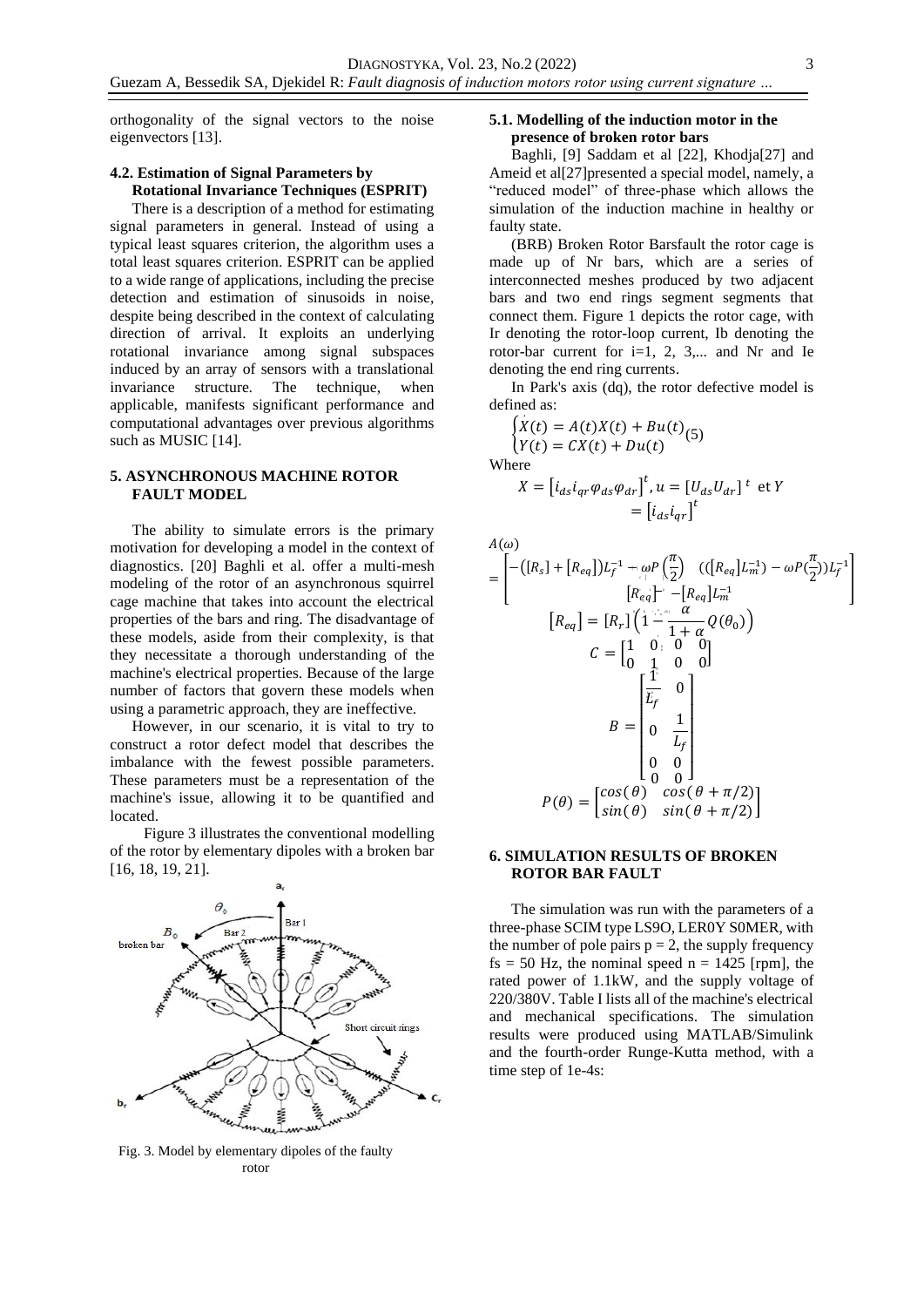

Fig. 4. Courant ISa of machine in a healthy state



Fig. 5. Rotational speed W simulation of machine in a healthy state



Fig. 6. Courant ISa of machine Case of one broken



Fig. 7. Rotational speed W of machine Case of one broken bars

In healthy operation, we started the machine empty until the instant  $t = 1s$  and a resistive torque of 5 Nm. The simulation results show that at the instant  $t = 1$  the electromagnetic torque and the stator current increase, however the speed decreases and this due to the effect of the load.

# 7**.1. Rotor bar fault detection results based on the stator current analysis FFT**



Fig. 8. Current spectrum of phase a, Healthy machine case

In healthy state of the machine, the spectral stator current does not record any lateral line around the fundamental at 50 Hz.



However, in abnormal machine operation, a bar (figure 9) and two bars (figure 10) are broken (figure 9). The presence of lateral lines near the fundamental, which correlate to fault lines, is quite obvious. The harmonics that characterize the rotor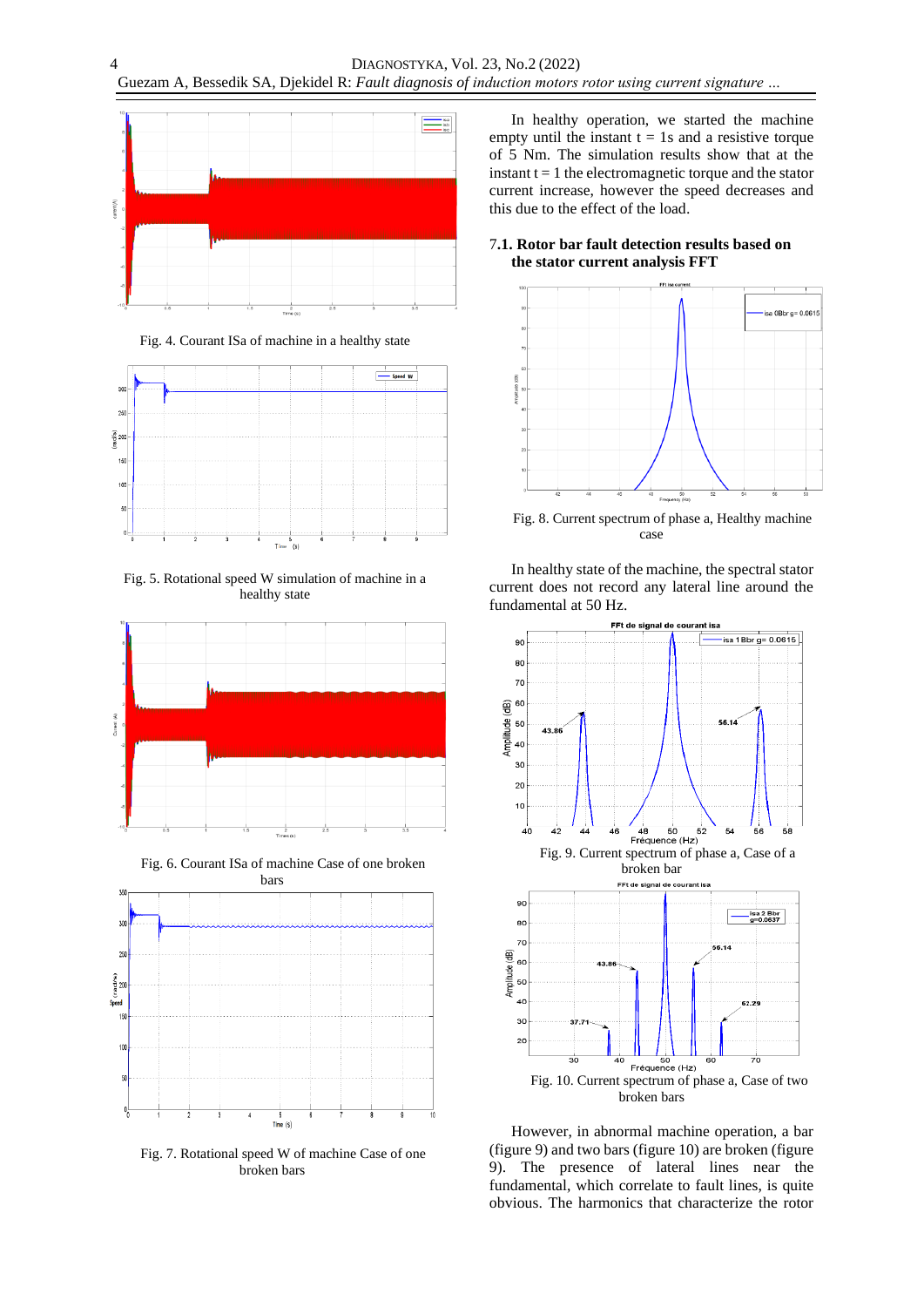bar breaking fault are clearly identified in figures 9 and 10. It's also worth noting that the appearance of symmetry lines around the fundamental frequency varies depending on the broken bars.

When a rotor bar breaks, an inverse rotating field of frequency fs is created in the machine's air gap. In the stator current spectrum, the interaction of this rotating field with the rotor speed produces a frequency (1-2g) s f component. The existence of this harmonic in the stator current causes an oscillation at the frequency of 2g fs at the level of the electromagnetic torque. This torque oscillation almost likely causes a rotor speed oscillation at the same frequency, resulting in a new frequency component  $(1 + 2g)$  s f in the stator current spectrum. We may also get a series of harmonics of frequencies given by.

$$
f_d = f_s(1 \pm 2kg) \tag{6}
$$

With:  $k = 1,2,3, \ldots$  number of broken bars, s f = 50Hz network frequency and g: slip.

The frequencies of the induced harmonics in the stator currents calculated following a one-bar and two-bar rotoric breaking fault are presented in the table below (Table 1). These frequencies are determined using an equation and immediately deduced using the FFT form [16].

Table 1. Amplitudes of faults in the frequency domain

| Slip<br>(g) | $f_{defect}(Hz)$                            | $50(1+2g)$ | $50(1-2g)$ |
|-------------|---------------------------------------------|------------|------------|
| $g=0.0615$  | $f_{calculated}$ $(Hz)$<br>1 <sub>Bhr</sub> | 56.15      | 43.85      |
|             | $f_{observed}(Hz)$<br>1Bbr                  | 56.17      | 43.86      |
| $g=0.0637$  | $f_{calculated}$ $(Hz)$<br>2Bhr             | 56.37      | 43.63      |
|             | $f_{observed}(Hz)$<br>2Bhr                  | 56.14      | 43.86      |

According to table 1, we notice that the frequencies of the lateral lines deduced from the curves of the spectral analysis correspond to the theoretical (calculated) values of these frequencies. So we may note that the fault lines of two bars are of greater value than the fault of a single bar.

#### **7.2. Wavelet transform**

The multi-level decomposition of the stator current is carried out using the function of wavelet Daubechies 44 (dp44), the necessary level of decomposition is calculated by the relation next: [23, 24].

$$
N_{\rm is} = \text{int}\left(\frac{\log\left(\frac{f_e}{f_S}\right)}{\log 2}\right) + 1\tag{7}
$$

with:

 $f_s$ : Network frequency.  $f_e$ : Sampling frequency

Knowing  $f<sub>s</sub>$  = 50Hz, we can calculate the number of decompositions from the previous relation



Fig. 11. Details and approximation at low load  $(s=1\%)$ for (a) healthy, (b) one broken bar, (c) two broken bars

The evolution in the observed frequency bands of the relative signal to the rotor defect can be analyzed using coefficients d12, d11, and d10 to d9. Figures 11a, b, c, displayed, the DWT of Stator Current envelope, the evolution in the observed frequency bands of the relative signal to the rotor defect can be analyzed using coefficients d12, d11, and d10 to d9. When looking at the influence of the rotor defect in the bands of interest, it's clear that the energy varies depending on the type of defect. The study of the wavelet decomposed signals in Fig. 11 shows a distinctive fluctuation at the d12 level, which fits the typical pattern indicated earlier, caused by the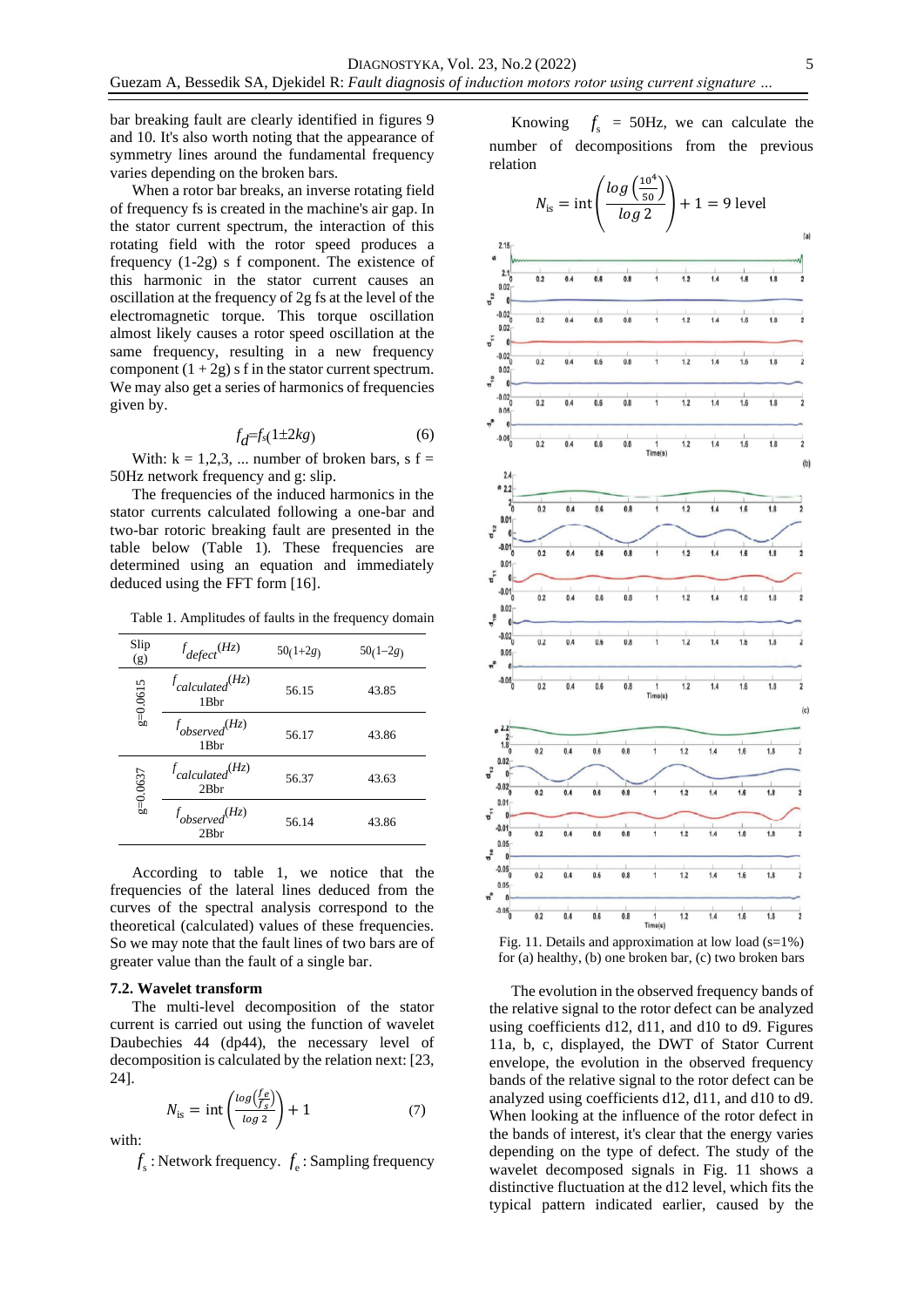machine defect (broken rotor bars). We could find important differences for the motor broken rotor bars since they contain the frequency components 2ksf, where give d12 all the information in the frequency band (1.22-2.44Hz). From this, it can be affirmed that the method provides information about the presence of broken rotor bars at low load and nonstationary state [23].

We see disturbances which manifest themselves in the form of oscillation at the coefficients (D9, D10, D11, D12 and S), increased in the fault state compared to the healthy case of the machine.

This increase in the signals (D9, D10, D11, D12 and S) is due to the effect that the corresponding frequency bands are affected by the different types of faults.

### **7.3. Park vector analysis and their module**

Detection of bar defects can be easily obtained by observing the thickness of the Lissajou curve. This is possible even in the event of a single rotor bar breakage of a motor driven under load.



Fig. 12. Park's vector approach of the stator currents

 The interest of the Park vector lies in the possibility of detecting the bar defect by the deformation of the Lissajou curve with respect to a reference, which is that obtained in the case of a healthy engine.



currents

# **7.4. Spectral analysis of the stator current envelope by FFT**

Figure 15, 16, 17 represents the spectra of the FFT of the modulus of Park currents around the characteristic fault frequency for different cases of engine operation. We notice the presence of harmonics characterizing the breaking fault at the frequency 2kgf.

The harmonic modulus FFT characteristic of the bus bar fault appears at the frequency 2kgf. We find that the amplitude of the characteristic harmonic of the fault increases with increasing degree of fault. We can also see that the FFT of the Park envelope gives a better result than the classic FFT.



Fig. 14. Zoom of the modulus of the Park vector approach and the stator currents



Fig. 15. Park envelope FFT for 0 broken bars





Fig. 17. Park envelope FFT for 2 broken bars

#### **7.5. Hilbert transform**

Using the signal analysis accessible from the machine, the spectral analysis of the stator current envelope makes it possible to determine the healthy or faulty state of the operation of the machine.

Its principle is based on the use of the Hilbert transform which is a technique best known in the field of signal processing [22, 23, 25].

The calculation of the modulus of  $y(t)$  gives the envelope of the signal y (t) and the calculation of its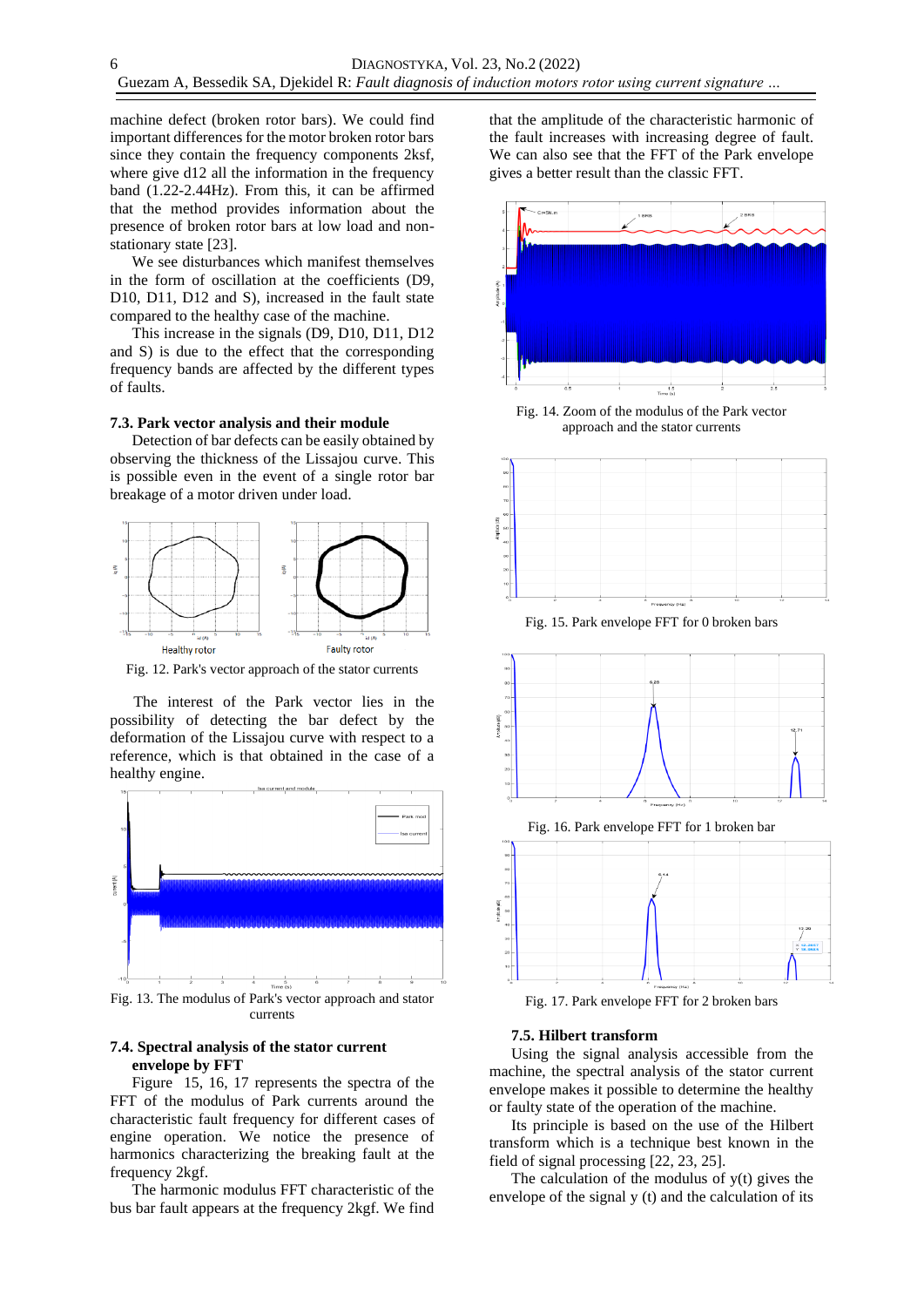phase gives us its phase modulation as well as its frequency modulation as a function of time. We present in figure 18 the stator current and its envelope for a fracture fault of one and two rotor bars.



Fig. 18. FFT of the Hilbert envelope

#### **7.4. Multiple Signal Classification (MUSIC)**

In this section, we are interested in using the MUSIC method to diagnose rotor defect. The results obtained by this technique are illustrated in Fig. 19.



Fig. 19. Music of the current isa for 0, 1 and 2 broken bars

In healthy operation of the machine, no line is observed over the frequency range (35-65 Hz) figure 19a.

The figures 19b,c show the spectrum of the stator current for a fault of one bar and two broken bars

### **8. CONCLUSION**

This work has been devoted to the diagnosis of rotor bar breakage faults using five signal processing techniques.

The classic FFT method has led us to good results but after an unreasonable simulation time.

Park's vector approach provides a good result without having the FFT of its envelope. In addition, the Park envelope FFT and the Hilbert transform have excellent results compared to the classical FFT.

Although the MUSIC method has certain advantages, however, the latter has two major drawbacks based on the definition of its parameters and the computation time consumed.

The drawback of classical FFT, Hilbert transform, Park vector and MUSIC methods is that these methods must be applied in a steady state, because these methods require the signals with frequency components which do not vary over time.

In contrast, the discrete wavelet technique shows its remarkable efficiency in diagnosing rotor faults with reduced simulation time. The others can be used in non-stationary mode. [26]

The possible development of this study, for the implementation in real time of the elaborate surveillance system, opens up some perspectives which seem interesting to us. Extend the application of these methods to detect and identify the various faults that may appear in asynchronous machines (stator fault, eccentricity, and bearing). By considering other more recent diagnostic approaches (shape knowledge, neural networks, neuro-fuzzy networks, etc.), also we can make current sensors fault detection and tolerant control strategy for other three-phase induction motor.

### **Machine settings**

Rs=3.83[ $\Omega$ ] Strength of a stator phase Rr=9.81 [Ω] Strength of a stator phase P=2 Number of pole pairs J=0.002 [Kg.m2] Moment of inertia Nr=28 Number of rotor bars Ns=464 Number of turns Ls=0.436 [H] Leakage inductance of a statorphase Lr=0.762 [H] Leakage inductance of a statorphase Un: 220/400 [V] Nominal voltage In: 4,3/2,6 [A]. Rated current Nr=1425 [rpm]. Rated speed Pn=1.1 [kW]. Nominal power Cn= 7 [N.m] Rated torque

**Author contributions:** *research concept and design, D.R.; Collection and/or assembly of data, G.A.; Data analysis and interpretation, G.A.; Writing the article, G.A.; Critical revision of the article, G.A; Final approval of the article, B.S.A.*

**Declaration of competing interest:** *The authors declare that they have no known competing financial interests or personal relationships that could have appeared to influence the work reported in this paper.*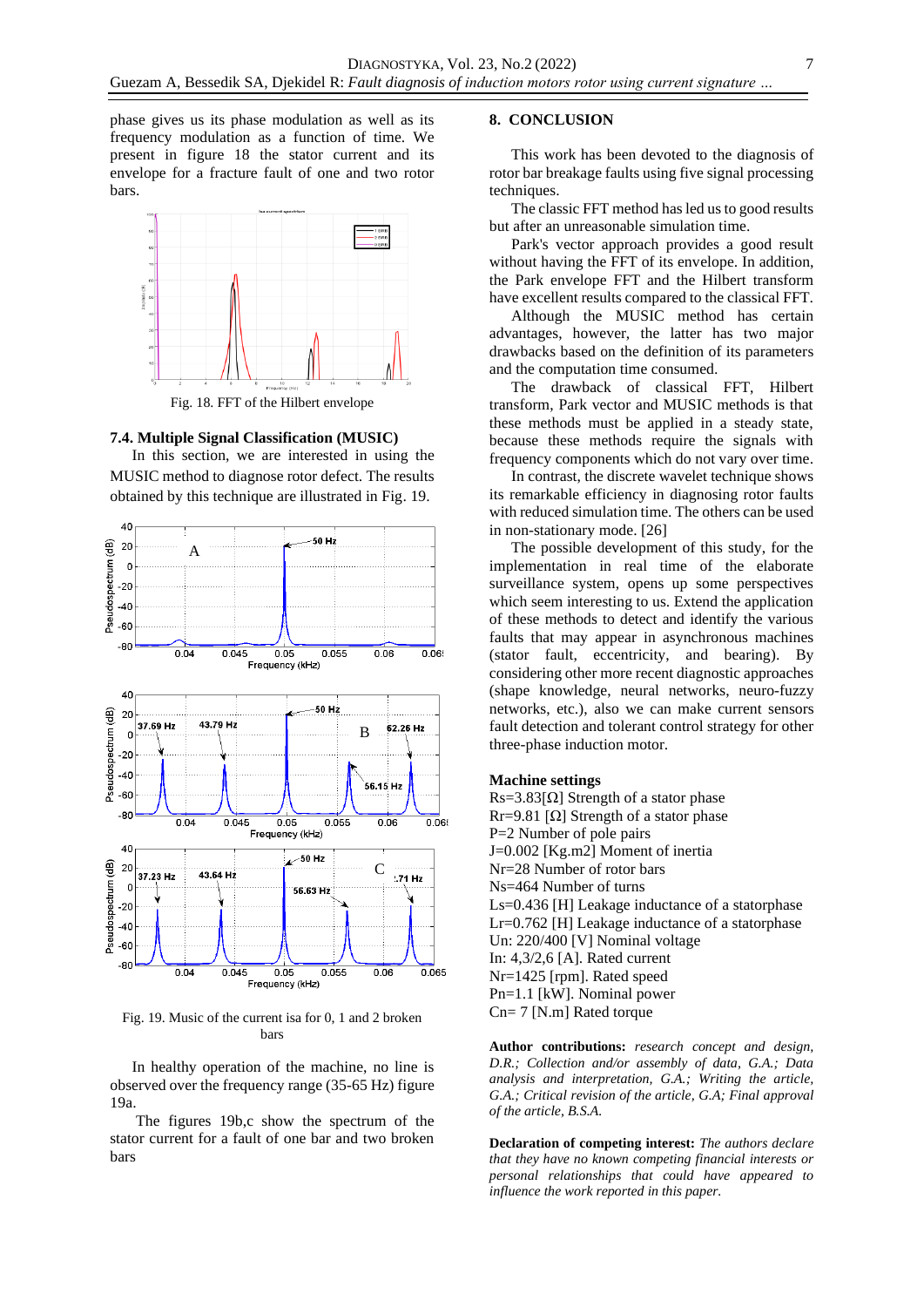### **REFERENCES**

- 1. Khodja Djalal Eddine. Élaboration d'un système intelligent de surveillance et de diagnostic automatique en temps réel des défaillances des moteurs à induction. Boumerdes, Université M'hamed Bougara. Faculté des hydrocarbures et de la chimie, 2007.
- 2. Trajin B. Analysis and processing of electrical quantities for the detection and diagnosis of mechanical faults in asynchronous drives. Application to the monitoring of ball bearings. Institut National Polytechnique de Toulouse-INPT, 2009.
- 3. Trigeassou, JC. Diagnostic des machines électriques. Lavoisier. 2011. [https://doi.org/10.1002/9781118601662.](https://doi.org/10.1002/9781118601662)
- 4. Didier G. Modelling and diagnosis of the asynchronous machine in the presence of failures. These doctoral studies from Henri Poincaré University, Nancy-I. 2004.
- 5. Ibrahim A. Contribution to the diagnosis of electromechanical machines: Exploitation of electrical signals and instantaneous speed. University Jean Monnet-Saint-Etienne, 2009.
- 6. Bonnett AH, Soukup GC. Cause and analysis of stator and rotor failures in three-phase squirrel-cage induction motors. IEEE Transactions on Industry Applications. 1992;28:921-937.
- 7. Bonnett AH. Root cause AC motor failure analysis with a focus on shaft failures. IEEE Transactions on Industry Applications. 2000;36:1435-1448. [https://doi.org/10.1109/28.871294.](https://doi.org/10.1109/28.871294)
- 8. Andriamalala RN, Razik, H, Baghli L, Sargos, FM. (2008). Eccentricity fault diagnosis of a dual-stator winding induction machine drive considering the slotting effects. IEEE Transactions on Industrial Electronics. 55(12):4238-4251. [https://doi.org/10.1109/tie.2008.2004664.](https://doi.org/10.1109/tie.2008.2004664)
- 9. Baghli L. Contribution to the control of the asynchronous machine, use of fuzzy logic, neural networks and genetic algorithms. University Henri Poincaré-Nancy, 1999.
- 10. Sahraoui M. Contribution to the diagnosis of a threephase asynchronous cage machine. Magister thesis. University of Biskra, 2003.
- 11. Razik H, Didier G. On the monitoring of the defects of squirrel cage induction motors. Power Tech Conference Proceedings, 2003 IEEE Bologna, 2003;2. [https://doi.org/10.1109/PTC.2003.1304327.](https://doi.org/10.1109/PTC.2003.1304327)
- 12. Medoued A, Lebaroud A, Sayad D. Application of Hilbert transform to fault detection in electric machines. Advances in Difference Equations. 2013. [https://doi.org/10.1186/1687-1847-2013-2.](https://doi.org/10.1186/1687-1847-2013-2)
- 13. Rosero J, Ortega J, Urresty J, Cardenas J, Romeral L. Stator short circuits detection in pmsm by means of higher order spectral analysis (hosa). Applied Power Electronics Conference and Exposition, 2009:964- 969. [https://doi.org/10.1109/apec.2009.4802779.](https://doi.org/10.1109/apec.2009.4802779)
- 14. Roy R, Kailath T. ESPRIT-estimation of signal parameters via rotational invariance techniques. IEEE Transactions on acoustics, speech, and signal processing. 1989;37:984-995. [https://doi.org/10.1109/29.32276.](https://doi.org/10.1109/29.32276)
- 15. Arezki M. Contribution to the identification of parameters and real-time states of an induction machine for diagnosis and robust control development. University Mustapha Ben Boulaid Batna. 2007.
- 16. Cherif H. Detection of stator and rotor faults in asynchronous machine using FFT and wavelet analysis. Mohamed KhiderBiskra University, 2014.
- 17. Poloujadoff M, Ivanes M. Comparison of diagrams equivalent to the polyphase asynchronous motor. Revue Générale de l'Electricité. 1967;76. [https://doi.org/10.1080/07313568908909373.](https://doi.org/10.1080/07313568908909373)
- 18. Bachir S. Contribution to the diagnosis of the asynchronous machine by parametric estimation. Poitiers, 2002.
- 19. Samia B. Wavelet and Bayesian methods for diagnosis: Application to asynchronous machines. University Ferhat Abbas-Setif UFAS Algeria, 2011.
- 20. Baghli L, Razik H, Rezzoug A, Caironi C, Durantay L, Akdim M. Broken Bars Diagnosis of 3600 Rpm 750 Kw Induction Motor Comparison Modelization and Measurement of Phase Currents. 2004. [https://doi.org/10.1109/ciep.2004.1437564.](https://doi.org/10.1109/ciep.2004.1437564)
- 21. Abed A. Contribution to the study and diagnosis of the asynchronous machine. Nancy, 2002.
- 22. Bensaoucha S. Contribution au diagnostic de défauts statoriques et rotoriques par l'utilisation des techniques de l'intelligence artificielle-Application aux machines asynchrones à cage. PhD Thesis. University of Amar Telidji Laghouat 2021.
- 23. Bessam B, Menacer A, Boumehraz M, Cherif M. DWT and Hilbert transform for broken rotor bar fault diagnosis in induction machine at low load. Energy Procedia. 2015;2-15;74:1248-1257. [https://doi.org/10.1016/j.egypro.2015.07.769.](https://doi.org/10.1016/j.egypro.2015.07.769)
- 24. Bensaoucha, Saddam, et al. A Comparative Study for Broken Rotor Bars Fault Detection in Induction Machine using DWT and MUSIC techniques. 1st International Conference on Communications, Control Systems and Signal Processing (CCSSP). IEEE, 2020. [https://doi.org/10.1109/ccssp49278.2020.9151772.](https://doi.org/10.1109/ccssp49278.2020.9151772)
- 25. Da Silva AM, Povinelli RJ, Demerdash NA. Induction machine broken bar and stator short-circuit fault diagnostics based on three-phase stator current envelopes. IEEE Transactions on Industrial Electronics. 2008;55:1310-1318. [https://doi.org/10.1109/tie.2007.909060.](https://doi.org/10.1109/tie.2007.909060)
- 26. Guezam A. Diagnosis of rotor faults in induction motor using signal processing. Master. using signal processing. Master, Electromechanical, Amar Telidji Laghouat, Laghouat, 2018.
- 27. Ameid T, Menacer A, Talhaoui H, Azzoug Y. Discrete wavelet transform and energy eigen value for rotor bars fault detection in variable speed field-oriented control of induction motor drive. ISA Transactions. 2018;79:217-231.

[https://doi.org/10.1016/j.isatra.2018.04.019.](https://doi.org/10.1016/j.isatra.2018.04.019)

Received 2021-11-04 Accepted 2022-03-18 Available online 2022-03-21



**Abdelhak GUEZAM** In 2016 he graduated (Licence) with distinction at the Department of Electrical Engineering of the Faculty of Technology at Technical University in Laghouat. He defended his MASTER in electromechanical engineering in 2018; his thesis

title was "Diagnosis of rotor faults in induction motor using signal processing ". Since 2019 he is a PHD student in electrical machines at Electrical Engineering